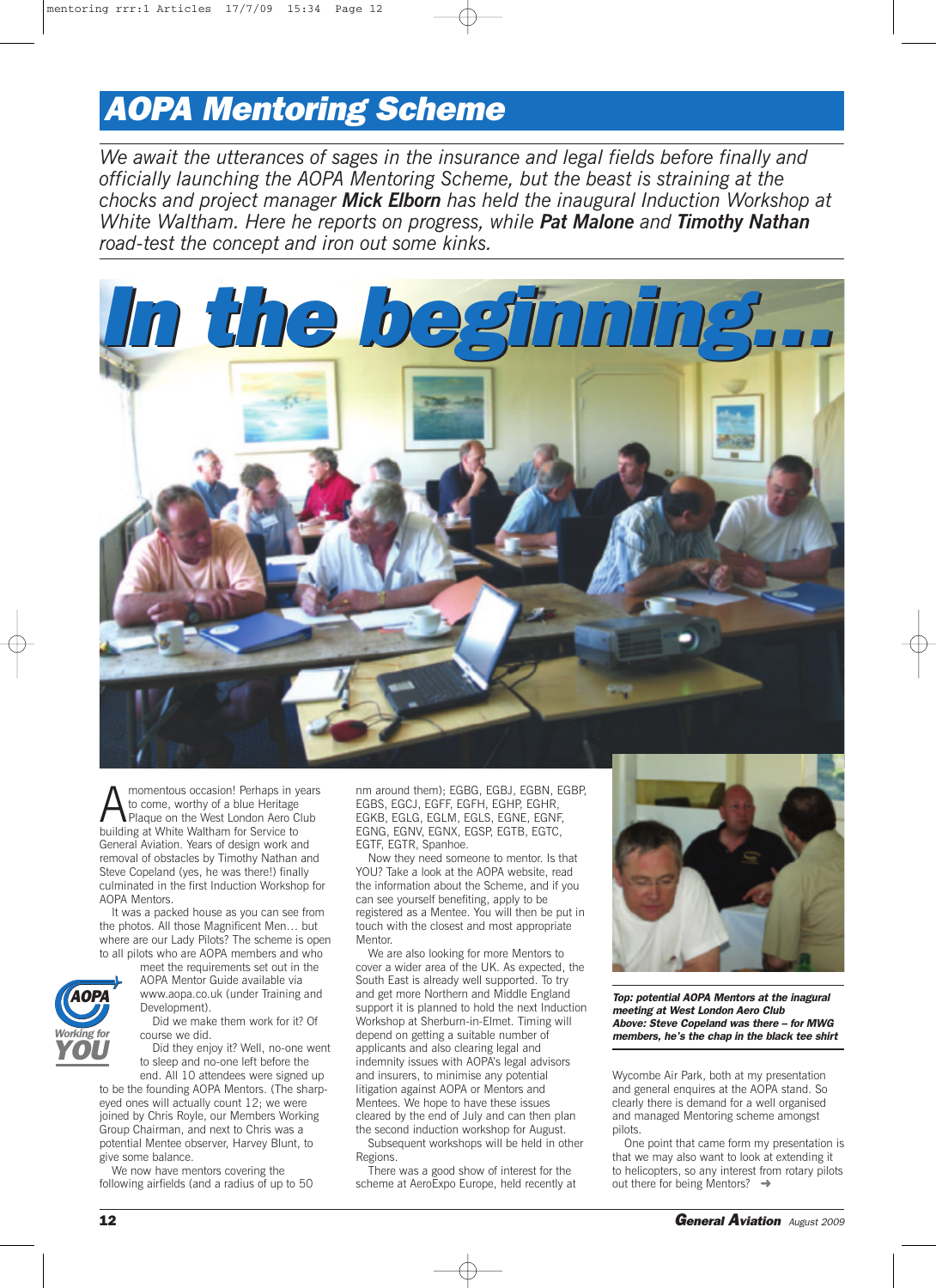## *Mentoring: lessons learnt 'Nothing 'Nothing to worry about…'*

*Two AOPA members put mentoring to the test – the mentee's viewpoint, by Pat Malone*

Kay, put your money where your mouth<br>is. Timothy Nathan proposed the<br>mentoring scheme, I've supported it all<br>the way, who better to flight test the concent is. Timothy Nathan proposed the the way – who better to flight-test the concept? Timothy's got an ATPL and more hours than you could shake a stick at and he's flown his Aztec across the North Pole, so he ought to be able to help me find Prague, given a fair wind.

Aero Expo in Prague seemed to be a good target for a mentoring trip; it would widen my horizons and increase my confidence in my ability to fly long distances across foreign territory. The Czech Republic is a faraway country of which we know little; there was no question of me undertaking the flight without trustworthy help. I've got over 1,000 hours but most of them are on helicopters, and we just don't *do* distance. I hadn't filed a flight plan since they built the Channel Tunnel. We don't lean the mixture (we don't like heights), we don't fiddle with the kit in flight because all three hands and both feet are otherwise engaged, we rarely make standard circuits – airfields tend to squeeze us in through some ad hoc back door – and above all we don't do IMC because no matter how skilled you are, IMC in an unstabilised small helicopter means a quick death, and don't let anybody tell you different.

One fundamental departure from the mentoring concept; we agreed that we were definitely going to get there. So if necessary, Timothy would take over and we'd go IFR. To that end, I put him on the insurance. Under normal circumstances a mentoring flight would not be undertaken unless it was wholly within the abilities and privileges of the mentee.

There's a lot of planning to be done. Aircraft hours okay, Garmin 430s updated, spare battery for the headphones, spare specs, Euros, Czech kroner. My medical okay, LPC okay... approach info for our destination, Letnany, acquired from the Aero organisers. Jepp charts acquired; a couple of weeks before the off, Timothy and I took a helicopter down to Eastwell Manor hotel in Kent to have lunch and discuss lines on maps. "Nothing to worry about," said Timothy. "It's easier than you think."

At home I stretched out the charts and got to work with the pencil. Redhill, Koksijde, Liege to do the Schengen bit – then due east for 340 miles, via the FUL VOR near the old Iron Curtain, and Bob's your uncle. Note down the FIR boundaries, work out the times… nothing can possibly go wrong. The CAA provides a guide on how to complete a flight plan form in CAP 694, ten bleedin' chapters of it, and five annexes, brain-curdling stuff (with notes for further reading). "It's easier than you think," Timothy says. "Just put this here... and that there..." I filed to Liege via DVR and KOK, using the helpful chaps in the tower at Redhill – they also took my GAR form. The Met showed good weather almost all the way to the Czech border then PROB40 thunderstorms, which seemed acceptable. Timothy input the flight plan into the 430s, moving a VOR to keep us out of the Brussels zone, and as we



*Above: Timothy on arrival at Letnany, where an almighty thunderstorm almost prevented our landing*

climbed to 5,500 feet in my DR400 to coast out at Dover we could see not only France but Belgium too, all the way to Ostend. We descended towards Koksijde in the bosom of Brussels Info, who gave us traffic now and then while we tootled along with the S-Tech autopilot doing the work. I have a basic working knowledge of the 430 but Timothy was able to explain and demonstrate its arcane recesses, including use of the OBS functions, time settings, and the AUX setting I never use. Playing around with the S-Tech we found that 'Hi-track' was too sensitive and kept us weaving, 'Lo-track' was better, but switching to Hdg and flying on the bug was best of all. On approach to Liege I kept the speed up on finals in deference to a 737-load of Thomsonfly customers at the hold, hauling off knots and adopting a landing configuration over the fence; Timothy thought this was "bloody stupid" because an asymmetric flap deployment at 100 feet would certainly ruin my day and probably Thomsonfly's too; point taken, and something you'd expect any pilot to mention, if it struck him.

Fuelled and flight-planned we set off east across Germany, talking first to Langen Info, then to Munich. After a couple of hours, a cloud no bigger than a man's hand resolved itself into a bank of cloud straddling our path, and below us the wooded hills of Thuringia began to rise out of the earth. I was increasingly conscious of being caught between hammer and anvil and would have turned back but for the comforting presence of my mentor. "Don't like this much," I informed him. "Best to climb out of it," he said. "No future in scud-running." So we began a climb to 5,500, which considering my hard-wired rotary aversion to IMC was interesting. We managed to maintain a semblance of VMC and

*Right: flying home over Germany we kept an eagle eye on the Batt gauge and a ready finger on the Alt switch*

came out on top, while left and right bad news came from aircraft diverting hither and yon as thunderstorms broke out all over. Congratulating myself on my foresight (and abandoning the concept of mentoring) I asked Timothy to arrange a landing where there was an ILS; but the biggest and nastiest thunderstorm was sitting right over Prague and our nearest ILS-equipped airfield, Kbely, had switched off its ILS because of lightning. Happily we were once again in good VMC, but at this point I lost the overall plot because Timothy began talking to Prague in ICAO codes – it turned out they were advising us to make an IFR approach to Vodochody, north of Prague, and their vectors began with a climb to 7,000, which IMHO was too bloody close to the base of an enormous swirling black cloud which was lending a night-like quality to the Czech countryside. But soon we were descended to 5,000, then 3,000 and vectored south as lightning crackled off the left wing. "Don't worry," said Timothy, "it's at least five miles away." Suddenly, between two walls of filthy vis, we saw the concrete runway at Kbely shining in the rain. "Quick, do a 360," said Timothy, and I turned sharply towards the lightning while he parleyed with Prague for a visual approach to Kbely. The request was granted, but wheeling out of the turn we spotted our destination, the grass field of Letnany, sticking out of a Niagara of rain. "Why not head for that?" said Timothy, once again striking up an urgent conversation with Prague.

"Do you reckon we'll get there before the rain?" I asked.

"Probably," said Timothy, and he was almost right. As we crossed the fence, the visibility came down to something really silly and the rain hammered on the canopy. I set her down carefully, keeping straight on the DI. Eventually we came to a halt and a chap on the radio, who'd only seen our landing light shortly before we crossed the fence, confirmed we were at Letnany.

"There," said Timothy. "Told you there was nothing to worry about."

So of course I wasn't worried when, the day before our return journey, the Met showed a gang of thunderstorms lined up like muggers in an alley along our route home. "Don't worry too much about the Met until shortly before departure," said Timothy. And indeed, early that morning the picture had improved radically, and we hardly saw a cloud all the way across Europe. But an hour out of Prague, the 'low volt' light came on as the battery started to drain. I cycled the alternator switch,